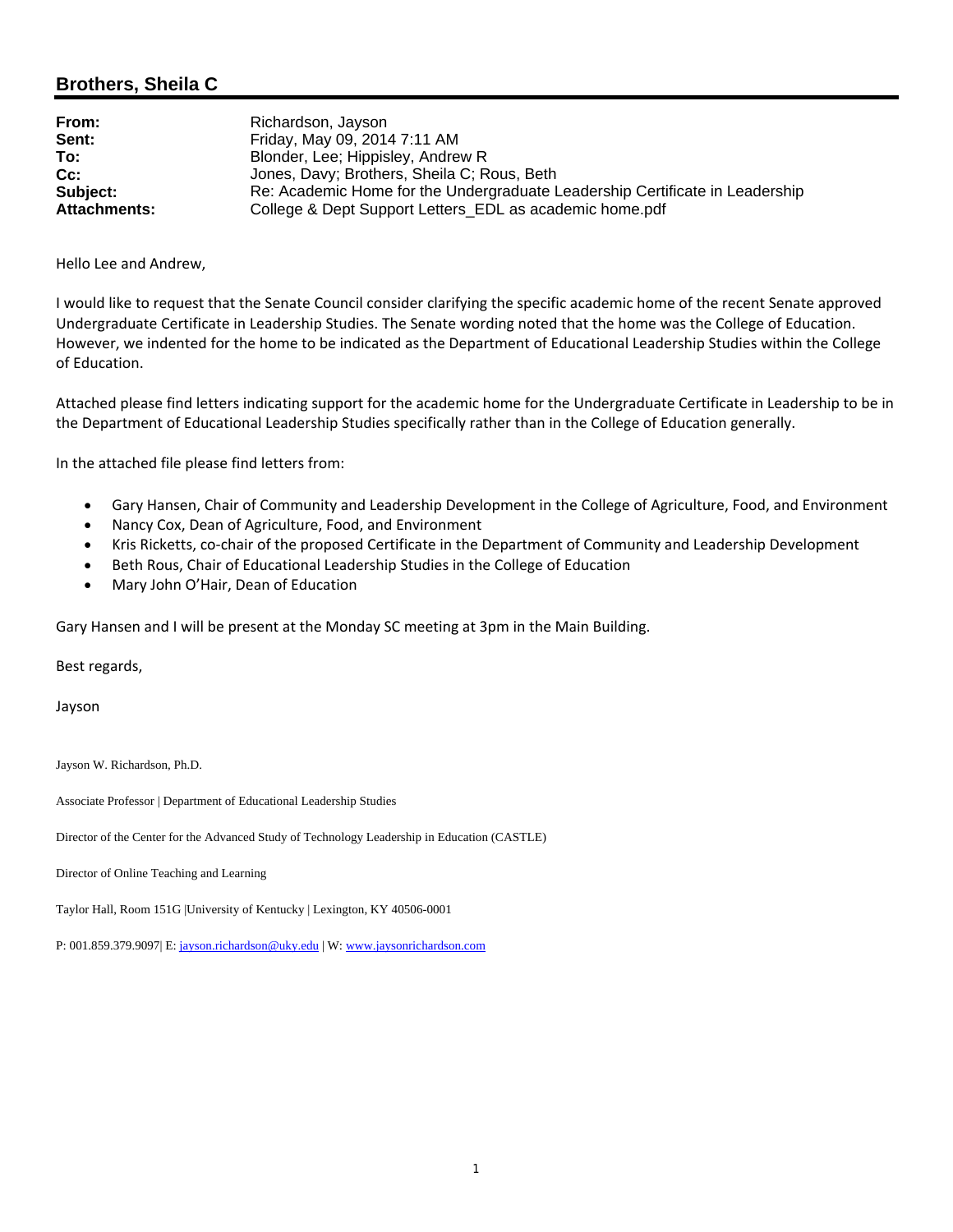

College of Agriculture, Food and Environment Office of the Dean and Director S123 Ag. Science Building - North Lexington, KY 40546-0091

859 257-4772 fax 859 323-2885

www.uky.edu

May 6, 2014

## MEMORANDUM

TO: Senate Council Chair Lee Blonder

FROM: Nancy Cox, Dean of the College of Agriculture, Food and Environment

Nancy M. Cox

Support for Housing Leadership Studies Certificate in the Department of Educational Leadership RE: **Studies** 

C: Gary Hansen, Larry Grabau

We have recently learned that housing the above certificate in Undergraduate Education will not be possible, as originally intended. Thus, this collaborative effort between our College and the College of Education needs a college home. In the spirit of cooperation, we are agreeable to the placement of this certificate in the Department of Educational Leadership Studies. We believe this certificate will become a model of cross-college collaboration for certificate development, implementation, and delivery.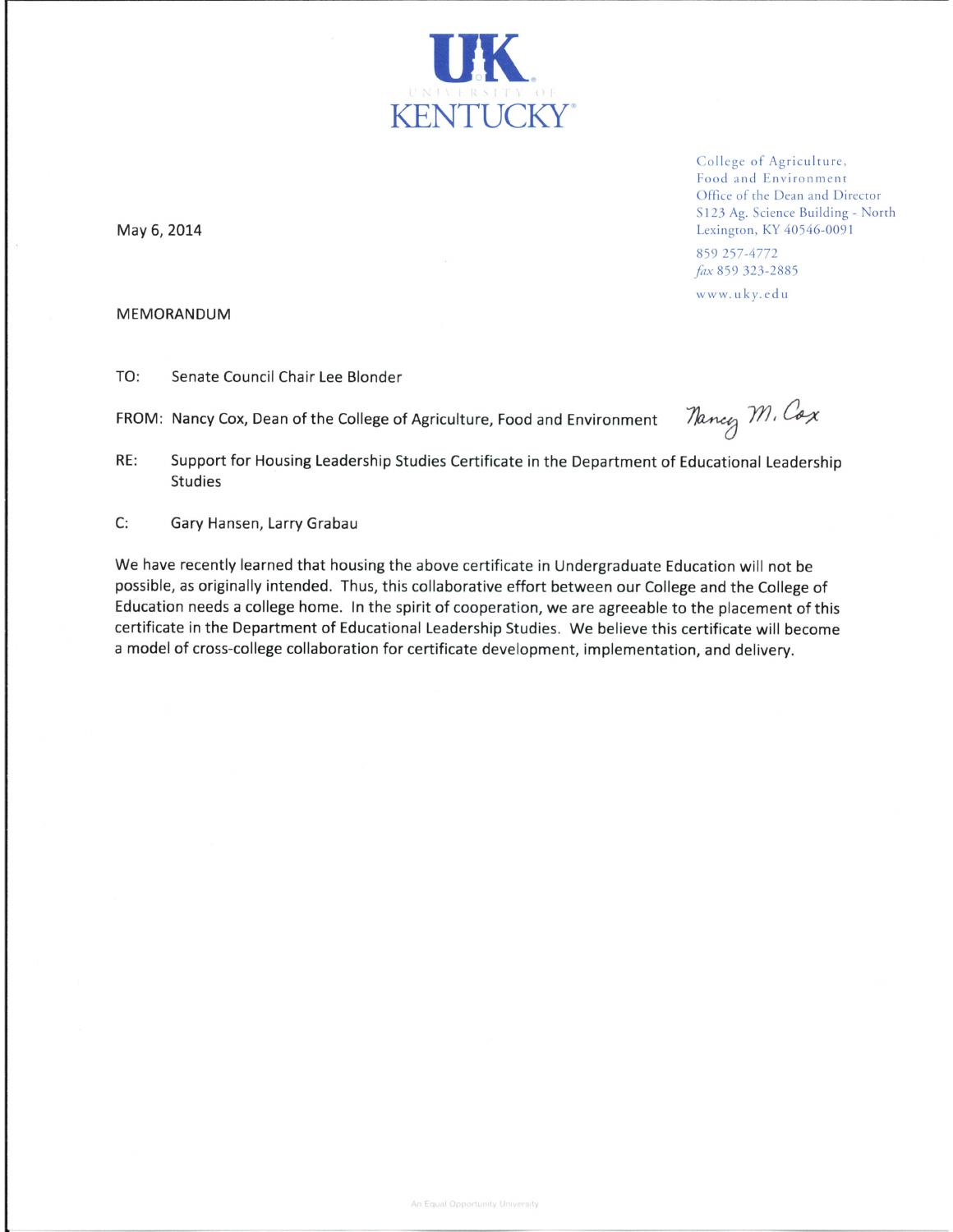

Community & Leadership Development *College of Agriculture, Food & Environment 713 Garrigus Building Lexington, KY 40546-0215 Phone: 859.257.3767 [k.ricketts@uky.edu](mailto:k.ricketts@uky.edu)*

May 8, 2014

To Whom it May Concern:

My name is Kristina Ricketts, and I am the Leadership Development Specialist and a faculty member within the Community & Leadership Development department in the College of Agriculture, Food and Environment at UK. We have been collaborating with the Educational Leadership Studies (EDL) Development department in developing a university-wide leadership certificate. I will be serving as a co-director of the certificate, and completely support this certificate being housed in the EDL department.

Sincerely,

## *Kristina G. Ricketts, Ph.D.*

**Kristina G. Ricketts, Ph.D.**

Director of Undergraduate Studies, CLD Associate Professor & Extension Specialist in Leadership Development Department of Community & Leadership Development | University of Kentucky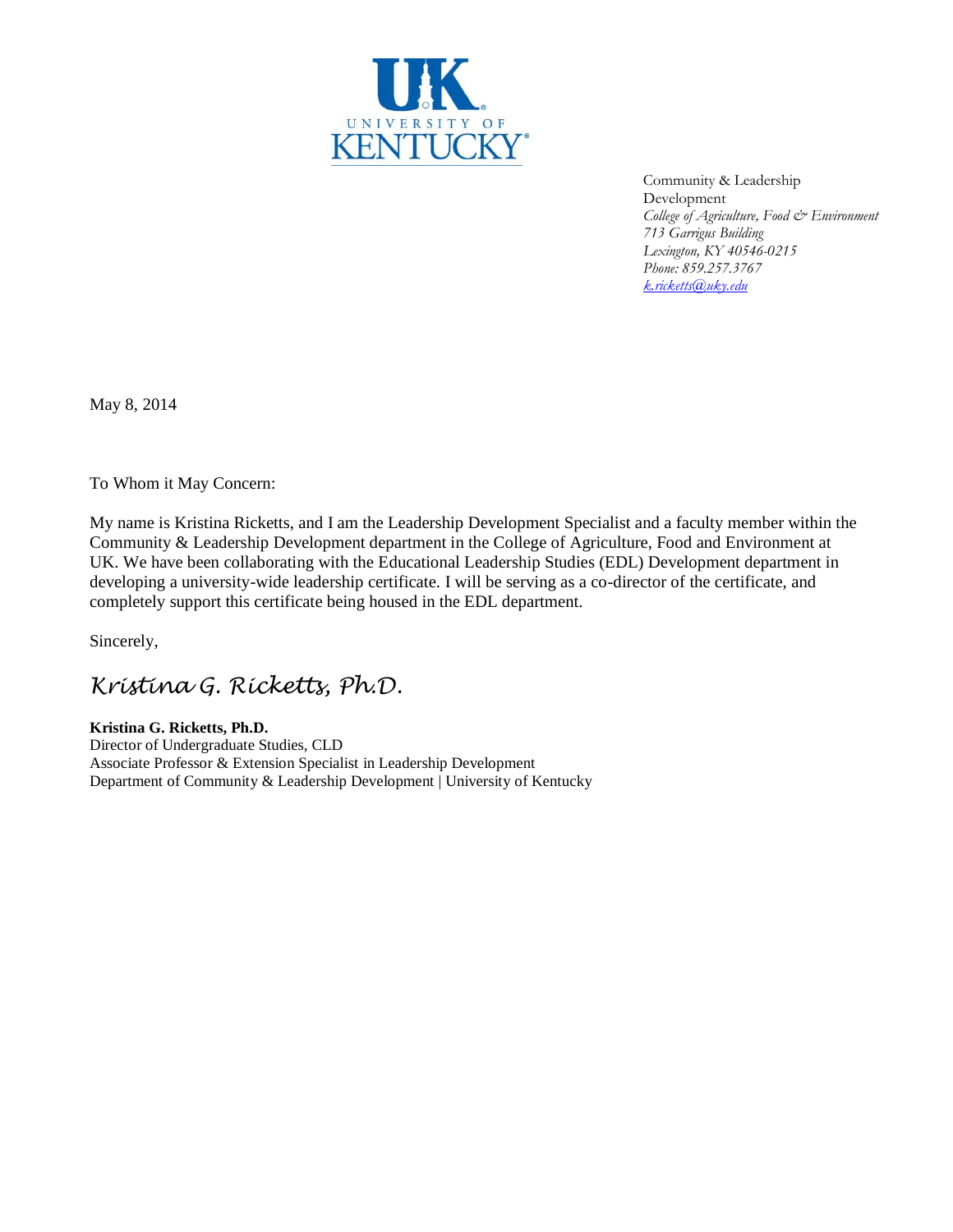

College of Agriculture, Food and Environment Community and Leadership Development 500 Garrigus Building Lexington, KY 40546-0215

859 257-3471 fax 859 257-1164 or 859 257-4354

www.uky.edu

May 8, 2014

Lee Blonder, Chair To: Senate Council

From: Gary L. Hansen, Chair Dept. of Community & Leadership Development

Undergraduate Certificate in Leadership Studies Re:

My department is collaborating with the Department of Educational Leadership Studies in the College of Education to offer an undergraduate certificate in Leadership Studies. I want to express my support for housing the certificate in the Department of Educational Leadership Studies. Please contact me if I can provide additional information.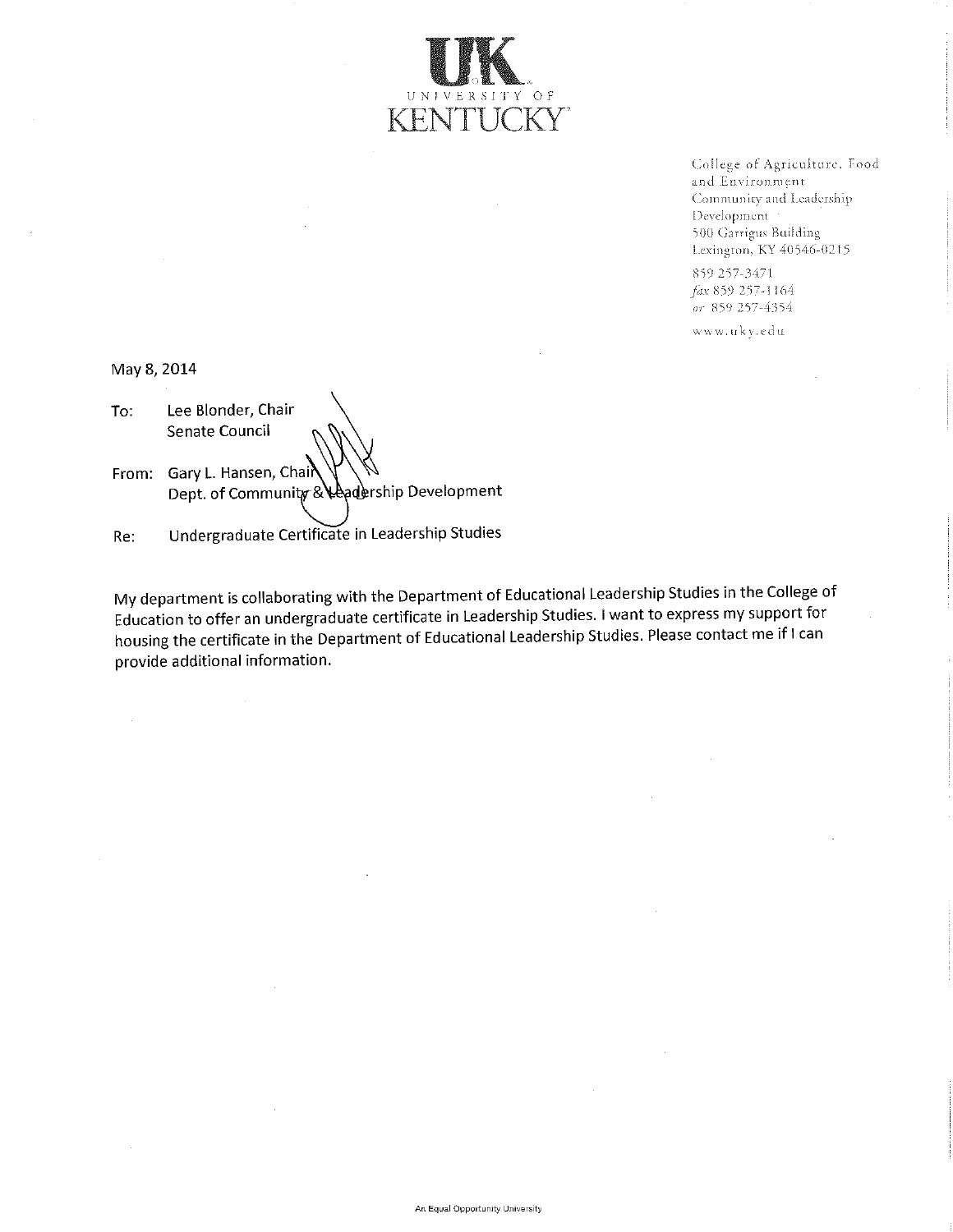

Educational Leadership Studies 111 Dickey Hall Lexington, KY 40506-0017 859 257-8921 Fax 859 257-1015 http://Leadership.uky.edu

April 29, 2014

To Whom it May Concern:

As the Chair of the Department of Educational Leadership Studies in the College of Education, I am writing to indicate that my department is willing and able to work with the College of Education to host the Undergraduate Certificate in Leadership Studies. This Undergraduate Certificate is in collaboration with the Department of Community & Leadership Development out of the College of Agriculture, Food and Environment.

Please feel free to contact me if you have questions or need additional information.

Regards, **Beth Rous** 

**Chair and Professor** Department of Educational Leadership Studies **College of Education University of Kentucky**